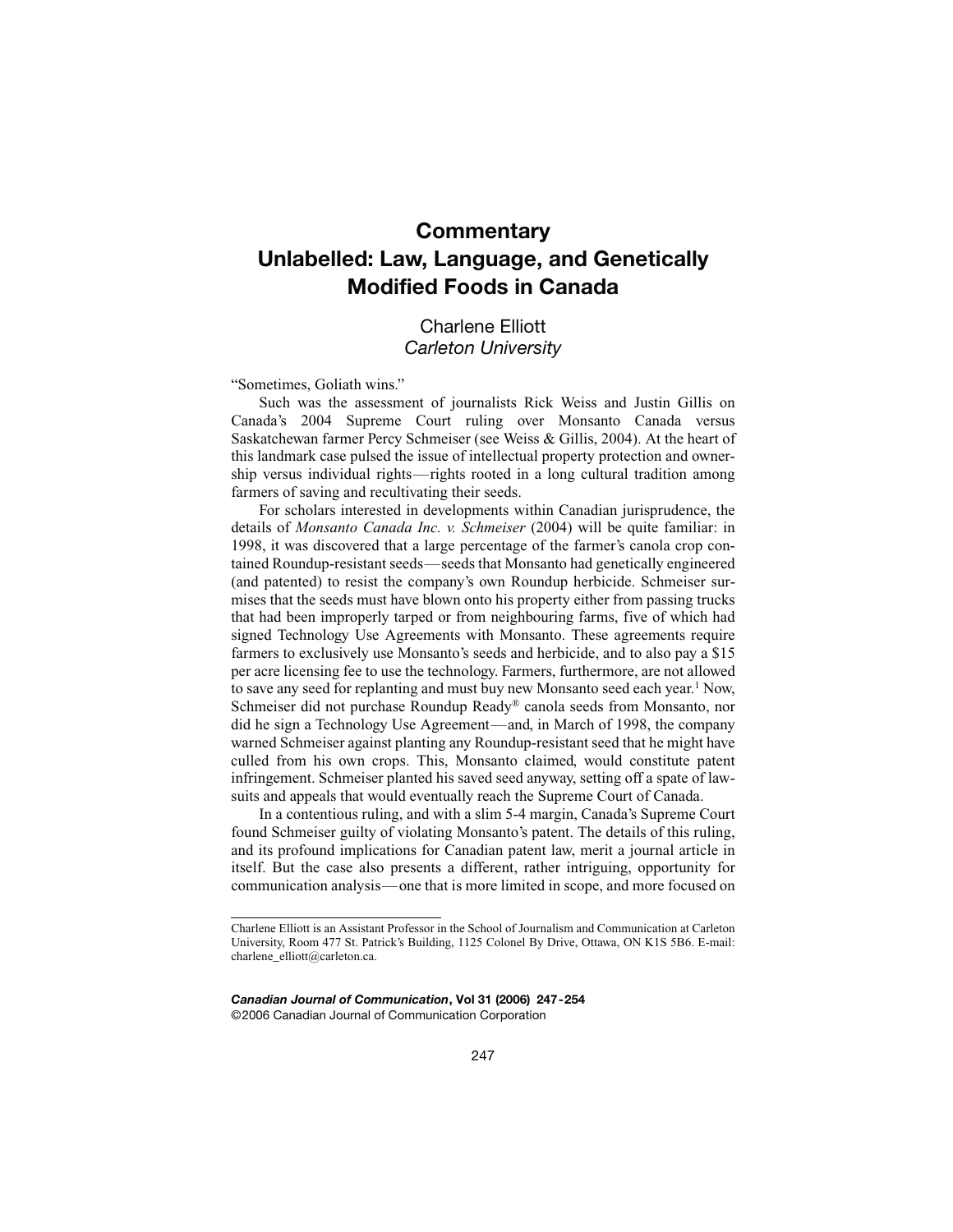the conceptual (and legal) treatment of genetically modified foodstuffs in Canada. While much could be said about the cultural studies implications of the Percy Schmeiser case, about the different cultural perceptions of novel foods, or about the reception of GM foods by Canadians, the goal of this report is much more modest. It aligns some of the core themes of the Monsanto case with a second prominent controversy related to genetic modification: namely, the legal, policy, and communication issues of labelling genetically modified foodstuffs in Canada.

The Monsanto case provides an excellent a segue into labelling because these two puzzles—the Canola case and the labelling of genetically modified foods stand as some of the most contentious and profiled topics related to genetically modified food and feed within Canada. Monsanto's canola case is particularly intriguing, because it allows one to assess how legal, policy, and communication issues shift conceptually as they become, quite literally, more "processed." Monsanto's Roundup Ready canola, along with other GM crops, eventually transforms into Mazola Right Blend Oil, President's Choice Balsamic Vinaigrette, and a host of other consumer products. And it is quite fascinating to trace the movement from farm to fork, showing how this "processing" works to repackage the conceptual issues at stake as well.<sup>2</sup>

# **GM food and the concept of trespassing**

Monsanto's initial lawsuit, in many respects, boils down to the simple case of stealing versus trespassing. Monsanto, owner of Canadian patent No. 1,313,830 for "Glyphosate-Resistant Plants," argued that Schmeiser essentially "stole" their property by saving and replanting, without Monsanto's permission, Roundup Ready seed that sprouted on his land. Schmeiser, in contrast, framed the seeds as *unwanted trespassers—*they came unbidden onto his land, essentially contaminating his crop, which was GM-free. Yet Canada's Supreme Court set aside this "trespassing" issue because Schmeiser had "actively cultivated" Roundup Ready Canola as part of his business. And even though he did not make any extra profit from this cultivation, Schmeiser denied Monsanto "the full enjoyment of the monopoly" (*Monsanto Canada Inc. v. Schmeiser,* 2004). In making this ruling, the Supreme Court majority determined that Schmeiser committed a crime by replanting seeds that contained Monsanto's "patented" gene regardless of how the seeds came into his possession—in essence, "the burden of coping with GM contamination [was] placed on the farmer rather than the corporate polluter" (ETC Group, 2004).

The concept of *unwanted trespassing* is particularly helpful for dealing with genetically modified foodstuffs in Canada, for, from a regulatory and policy standpoint, GM ingredients are treated as merely "unwanted trespassers" within our box of Cocoa Puffs, our Lean Cuisine, and some 30,000 other processed foodstuffs found on our grocery store shelves (Chua, 2004). More than 60 genetically modified foods have been approved for sale in Canada (Health Canada, 2004), and these foods have found their way into an estimated 80% of the country's processed-food products (Canadians applaud, 2003). And the key point about these unwanted trespassers is that, like all trespassers, the communication surrounding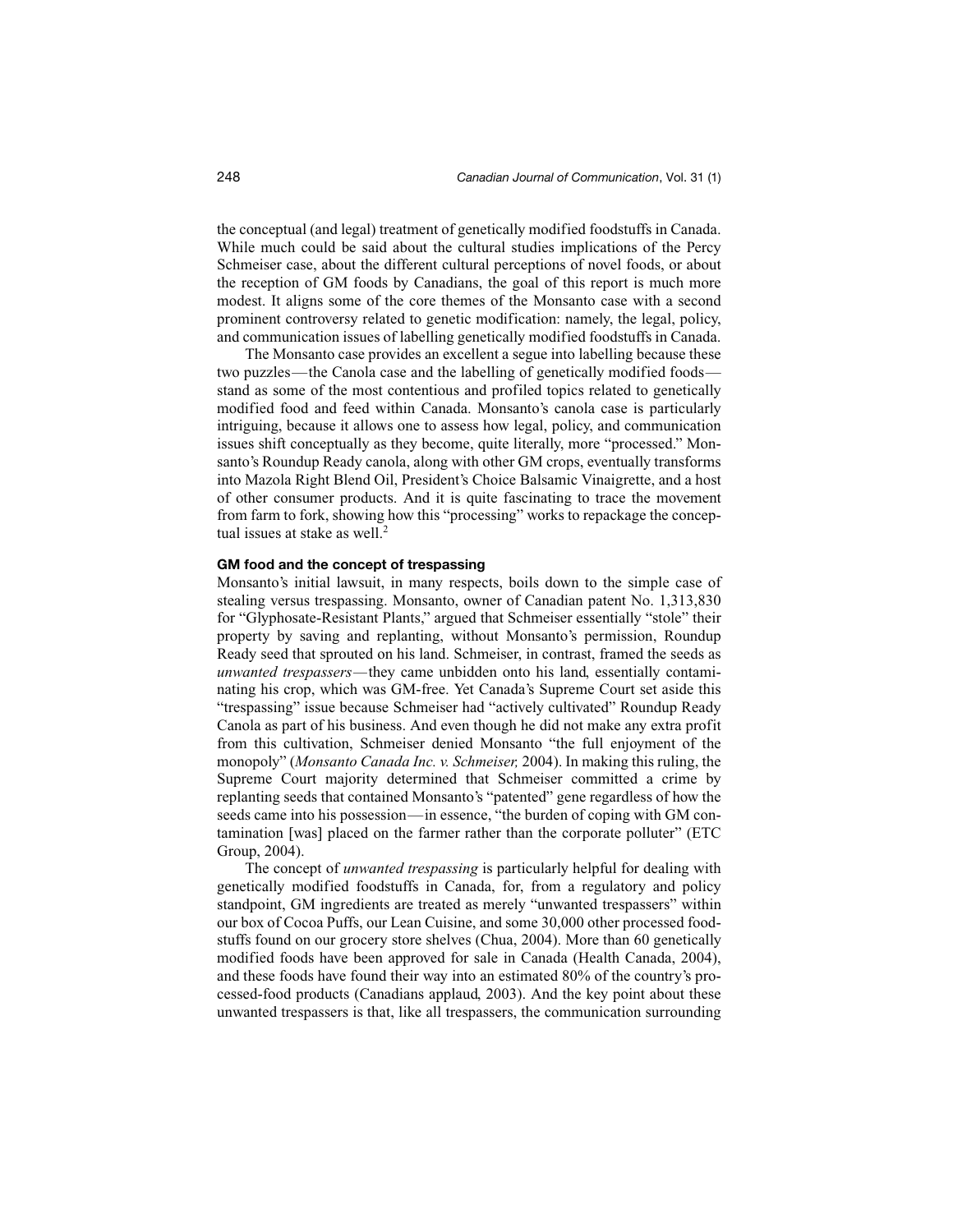their arrival is deliberately muted. Here it is muted because Canada has adopted a policy of *voluntary* labelling when it comes to genetically modified foods or ingredients within food products. Unlike the European Union, Japan, Australia, and New Zealand, which all have legislated mandatory labelling, in Canada manufacturers selling GM produce or creating packaged-food products for Canadian consumers can *choose* whether or not to announce this "novel trait" on the label. According to the 2002 report on GM food labelling by the Standing Committee on Agriculture and Agri-Food, the "voluntary labelling" policy was adopted because of the costs of implementing a tracking program for GM foodstuffs moving along the processing chain, and also because mandatory labelling "might give the impression that existing measures to ensure food safety are not adequate" (Canada, Standing Committee, 2002, para. 17).3

The upshot of this decision is that GM foodstuffs, like Monsanto's Roundup Ready seeds, sneak into our personal property (in this case our bodies) without our knowledge or consent. And for those skeptical about the long-term safety of or ethical issues surrounding GM foodstuffs, it seems as if the burden of coping with GM "contamination" is placed on the individual—just as with the Monsanto case.

Conceptually, we might even push this further, for in law there is the concept of *trespass ab initio—*literally, trespass from the beginning—and this is a form of trespass that occurs when a person is given the authority by law to enter land (to search for stolen goods, for instance) "and subsequently commits an act that is an abuse of that authority. The authority is cancelled retrospectively and the entry is deemed to have been a trespass from the beginning" (Martin, 2002). Monsanto's detractors would argue that this *trespass ab initio* occurred with Schmeiser without the subsequent cancellation of authority. (The point here is that Monsanto's seeds constitute a "trespass from the beginning." In contaminating Schmeiser's crops, there is clearly a violation/abuse—and yet the courts have upheld the right to the trespass.) And in the case of GM food products, from a consumer perspective, there is the equal sense of a trespass that has been sanctioned by law—and one often viewed as an abuse of that authority—whether on ethical, moral, religious, or health grounds—or simply on the grounds of consumer preference.

What is interesting about *Monsanto Canada Inc. v. Schmeiser* is that the courts demanded absolute transparency in the dealing with GM crops. Schmeiser did notice that some of his canola plants were not harmed by herbicide, and the onus remained on him to alert Monsanto to this fact. But further down the food manufacturing chain, cultivators of GM products are not required to provide the same communication. This may seem particularly odd—since the point of a food product label is to communicate, not merely brand status, but also provide mandatory information regarding product content. The label is mute when it comes to GM ingredients because in the eyes of policymakers, GM potatoes, GM soy, or GM flax are "substantially equivalent" to their unmodified counterpart. But according to a series of national surveys conducted by the University of Calgary, consumers quite pointedly *do not* consider GM foods to be substantially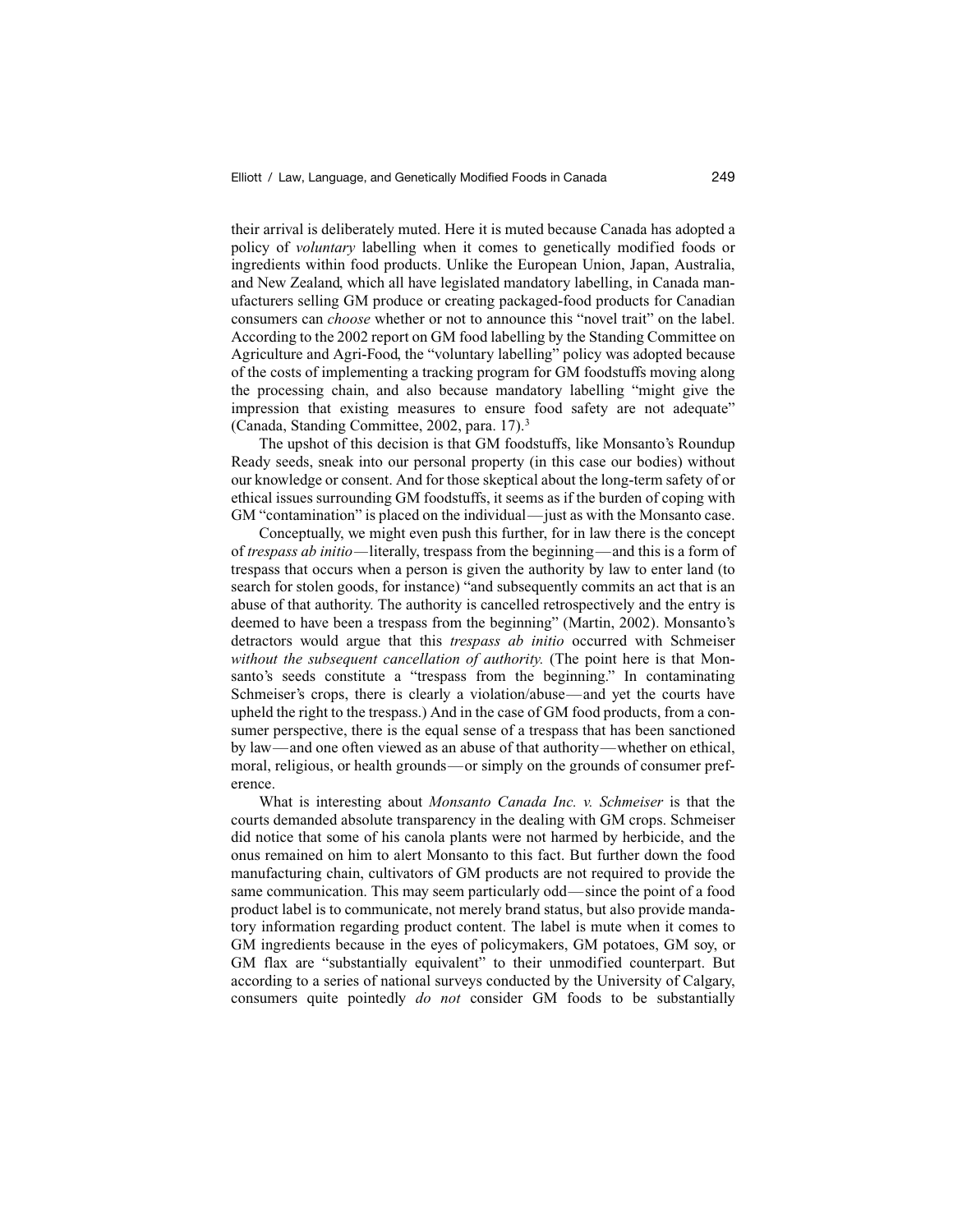equivalent—"Canadians are hardly enthusiastic about them and a substantial minority—about four in ten—are definitely uncomfortable about it" (Canadians applaud, 2003). Other polls, conducted by Environics and Greenpeace Canada, reveal that anywhere from 80% to 95% of Canadians want GM foods to be labelled (Chua, 2004; Most want labels, 2004). And in the poll conducted by Leger Marketing, more than 9 in 10 Quebeckers wanted the federal government to make the labelling of GM produce mandatory (Most want labels, 2004).

## **Language and consumer choice**

Here, then, is a situation in which the language on the label does not necessarily communicate the product within the package. Canadians want transparency when it comes to GM foodstuffs, a desire that seems decidedly at odds with a regulatory position that pivots on voluntary disclosure. Yet the policy documents surrounding this issue repeatedly suggest that the communication *is* transparent. In April 2004, for instance, Canada adopted the world's first standard for the voluntary labelling of GM foods. Five years in the making, the standard details (among other things) the acceptable claims that can be made when the product contains GM fare. Thus "this corn oil is a product of genetic engineering" is outlined as an acceptable claim, as is the claim that squash, in a multi-ingredient food, is drawn from "mixed non-GE and GE sources" (Canadian General Standards Board, 2004, pp. B1, B2). The standard mandates that a single-ingredient food can claim to be a product of genetic engineering *only when* "more than 95% of the source of the single ingredient" is a product of genetic engineering (2004, p. 4). (For example, canola oil is a "single ingredient food," but might be comprised of a GE/non-GE blend of canola.) It mandates that claims about containing a mixture of GM *and* non-GM sources "shall be made only when 5-95% of the source of the singleingredient food is a product of genetic engineering" (2004, p. 4). Similar mandates are made for multi-ingredient foods. These regulations on the exact amount required to *advertise* GM status are quite ironic; for, in light of the current Canadian attitude toward GM foodstuffs, it is unlikely that producers and manufacturers will be tripping over themselves to voluntarily communicate the presence of GM within their products! But the important item of note in this document lies in its central claim that the standard "was developed to provide consumer choice" (2004, p. iii). This was reaffirmed by Dr. Peter Phillips, co-chair of the Canadian Biotechnology Advisory Committee on GM foods, who, in April 2004, publicly lauded the standard for its potential to deliver consumer choice "efficiently and effectively" (Phillips, 2004).

Choice, however, cannot be truly served when the communication is optional —and it is particularly intriguing that the advisory committee evaluating the standard recommended that "five years after the labelling standard is implemented on a voluntary basis, it should be evaluated to determine if it is effective in providing choice to consumers" (Canadian Biotechnology Advisory Committee, 2004). If it does not satisfactorily address consumer choice, then mandatory labelling "should be considered." For some, "choice" does not equate to waiting well over a decade to be informed of the GM percentage in their food. The wait time may in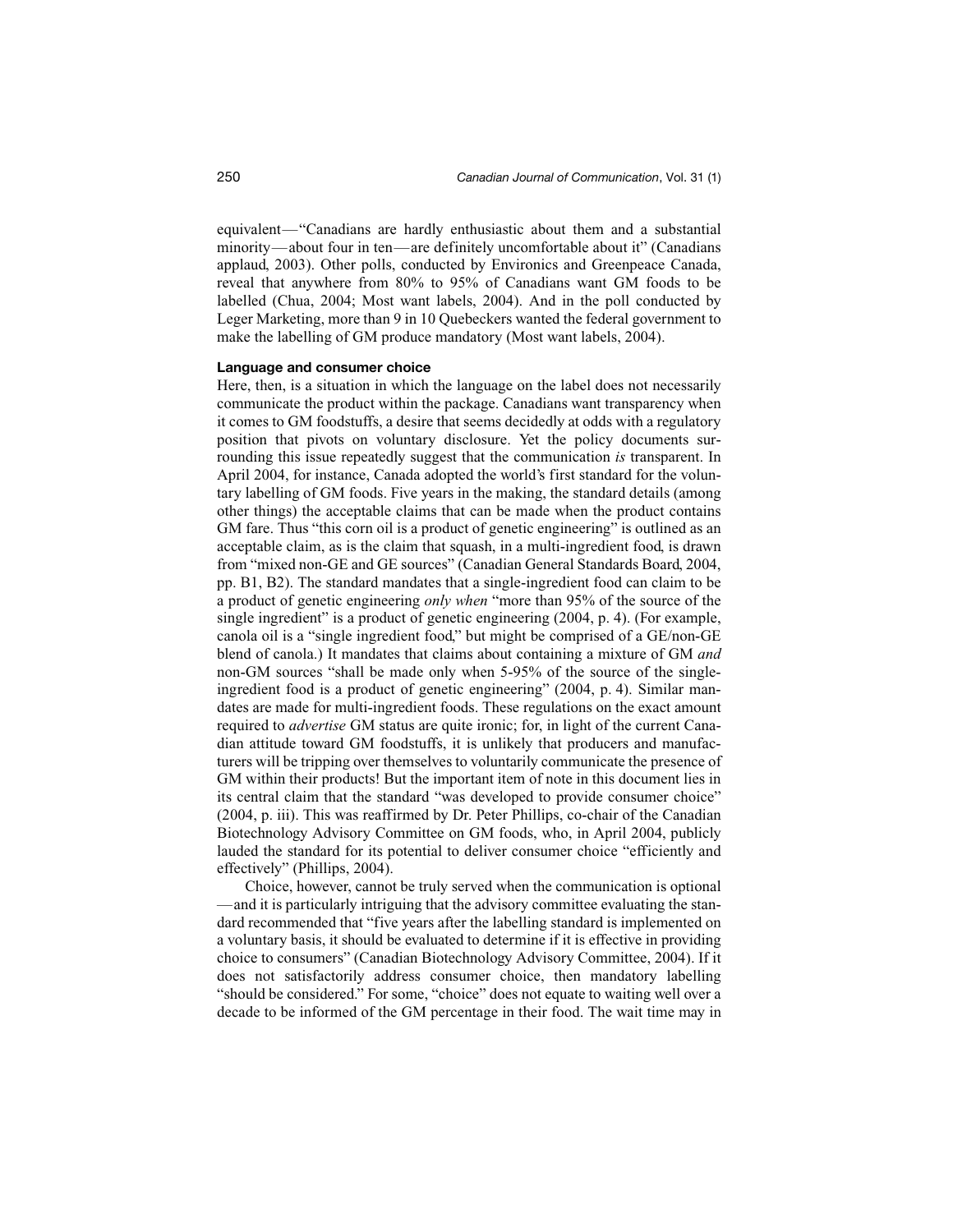fact be even longer, since the standard notes that voluntary claims regarding GM foods cannot be made until a suitable verification and audit tracking process is first developed and put in place (Canadian General Standards Board, 2004).

# **Evaluating the communication of choice**

Ironic about this whole situation of voluntary disclosure is that Section 5(1) of the Food and Drugs Act (1985) and Section 7 of the Consumer Packaging and Labelling Act (1995) dictate that all labelling and advertising of foods must be accurate and not misleading. "No person shall label, package, treat, process, sell or advertise any food in a manner that is false, misleading or deceptive or is likely to create an erroneous impression regarding its character, value, quantity, composition, merit or safety," affirms the Food and Drugs Act (1985, Sec. 5.1).

Why, one might legitimately wonder, is it *not* "misleading" to veil the existence of GM foods within our products? The logic, again, is rooted in issues of communication: the language of the label is dictated by the language of the legal. And Canada's legal system is particularly unique, for it is the only country that regulates according to "novelty" rather than "process." This means that the novel or unfamiliar attributes of both food and plants are regulated *regardless of how* the novel traits were introduced in the first place. Genetic modification is considered a novel trait. But *in this context of novel traits*, regulatory agencies in Canada have treated GM foods exactly like conventional crops, by "rolling them up" in the term mentioned earlier, *substantial equivalence* (Royal Society of Canada, 2001, p. 180)*—*which is why it is not misleading to replace a conventional tomato with a GM one without announcing it.

*Substantial equivalence* works solely as a conceptual tool for food producers and government regulators—it is not a scientific formulation, and it fails to specify the type or "amount of testing needed for new foods" (Royal Society of Canada, 2001, p. 179). This means that an interesting communication paradigm applies—a type of "semiotics of the tomato" whereby if something looks like a tomato, is used like a tomato, and nourishes like a tomato—then it *is* a tomato (or at least should be treated as one).

Health Canada's decision documents accepting the marketing and sale of GM foods provide an excellent illustration of this fact. Consider, for instance, the following claims made on the decision document for Monsanto's Lepidopteran Species Resistant Tomato, which was approved by Health Canada in October 2000:

The Bt tomato line 5345 is intended to be used in raw form or in a variety of processed forms, in the same manner conventional tomatoes are used . . . .

The modification of this tomato will not result in a change in *consumption* patterns for this product. Dietary exposure of Canadians to this tomato will be the same as for other tomatoes . . . .

Based on studies of total solids, protein, ash carbohydrates, calories, vitamin A, vitamin C and folic acid, there is no *apparent* difference between the composition of the tomato line 5345 and traditional tomatoes. The use of these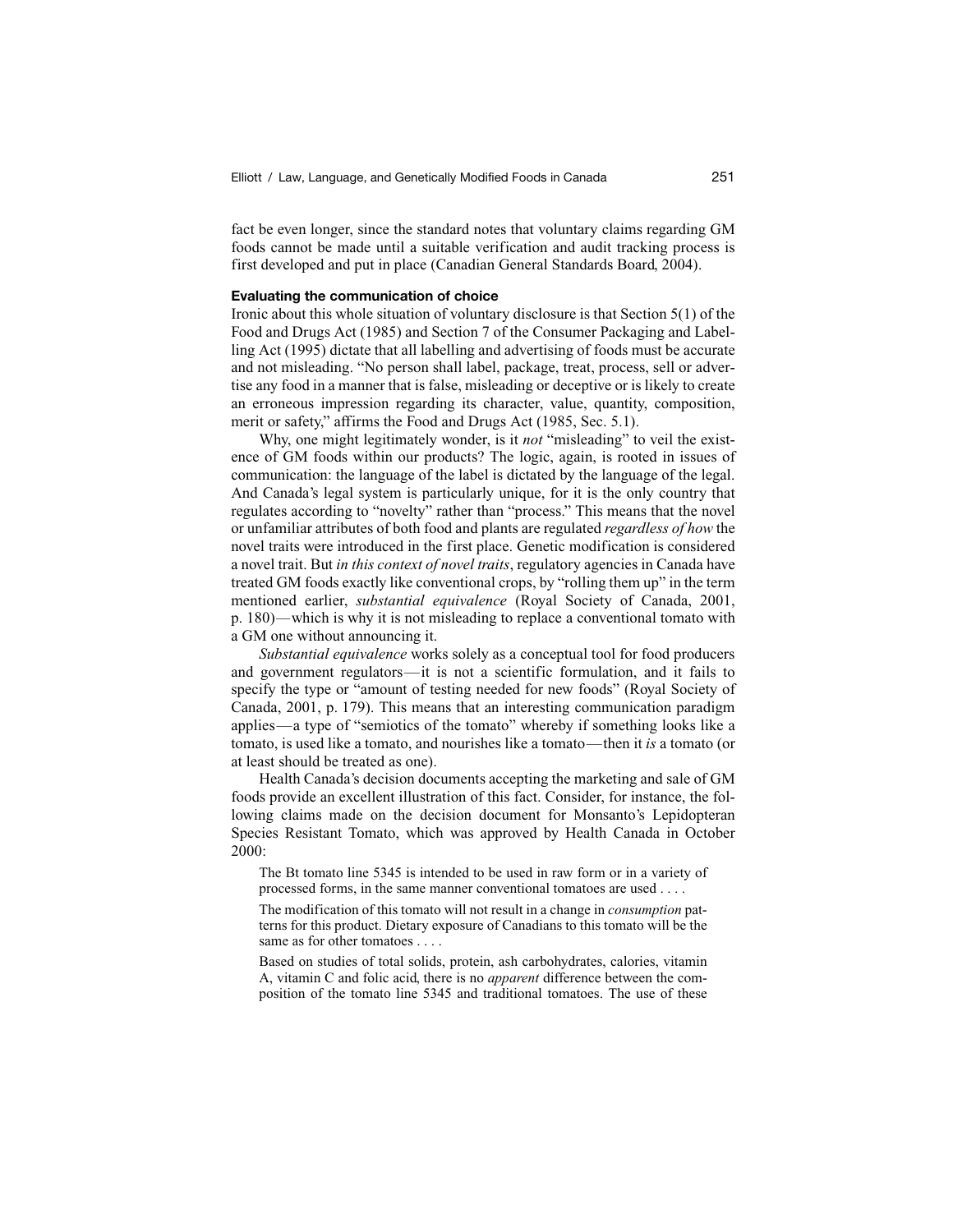tomatoes *should* have no significant impact on the nutritional quality of the Canadian food supply. (Health Canada, 2000, italics added)

Procedurally speaking, if a GM tomato is classified as "substantially equivalent" to other non-GM tomatoes, then the department of Health Canada waives all requirements to test the vegetable for unanticipated characteristics. If it communicates "tomato-ness" by disclosing the same appearance and similar nutrients and encouraging the same use and consumption—if "on its face" it "appears equivalent—there is no need to subject it to a full risk assessment" (Royal Society, 2001, p. 181).

There are, quite obviously, some difficulties with this logic.<sup>4</sup> But there are also some linguistic difficulties at work, since the regulation of GM foods under Novelty appears to logically contradict the "designation of 'equivalence' " (p. 181). Under both the Seeds Regulations and Feeds Regulations administered by the Canadian Food Inspection Agency, a novel trait introduced into cultivated seed or into animal feed is one that, compared to conventional feed or seed, "is *not* substantially equivalent in terms of its specific use and safety for both the environment and for human health" (p. 181, italics added). *Novel traits have potential safety implications for both the environment and human health.* But *substantial equivalence* suggests that we view the seed or food as equivalent, and therefore just as safe, as a conventional crop. This leads us to a "logical impasse" (p. 181). As the Royal Society of Canada explains:

If a novel trait can be demonstrated to have *no* safety implications . . . "for both the environment and human health" [then it] implies that the genotypes being compared must be "substantially equivalent" and that there is, in fact, no "novel trait" at issue. Conversely, if two genotypes are deemed to be "substantially equivalent", then no "novel trait" as [it has been] defined . . . can be present. (2001, p. 181)

Despite this contradiction, when it comes to regulating GM foods, *substantial equivalence* dominates. If foods like Monsanto's Bt tomato line provide adequate tomato impersonations, then they are exempted from a third, seminal, regulatory step—a full environmental safety assessment (p. 182).

#### **Communicative implications**

It is constructive to set aside these legal and linguistic gymnastics to briefly address some of the communication issues at play when dealing with genetically modified food in general, and labelling more specifically. From a legal point of view, communication and cultural studies scholars such as Kembrew McLeod and Rosemary Coombe have drawn attention to some of the dangerous tendencies of intellectual-property law in allowing for the plundering of biological diversity, what McLeod calls the "common heritage of humanity" (McLeod, 2001, p. 159). Extending this, embedded in patent struggles over seed (including the 2004 ruling made by Canada's Supreme Court) lies the potential for the GM variant of Coca-Colanization—*Canola-Colonization,* in which mega-corporations like Monsanto forge and maintain unprecedented (and intractable) power over not merely the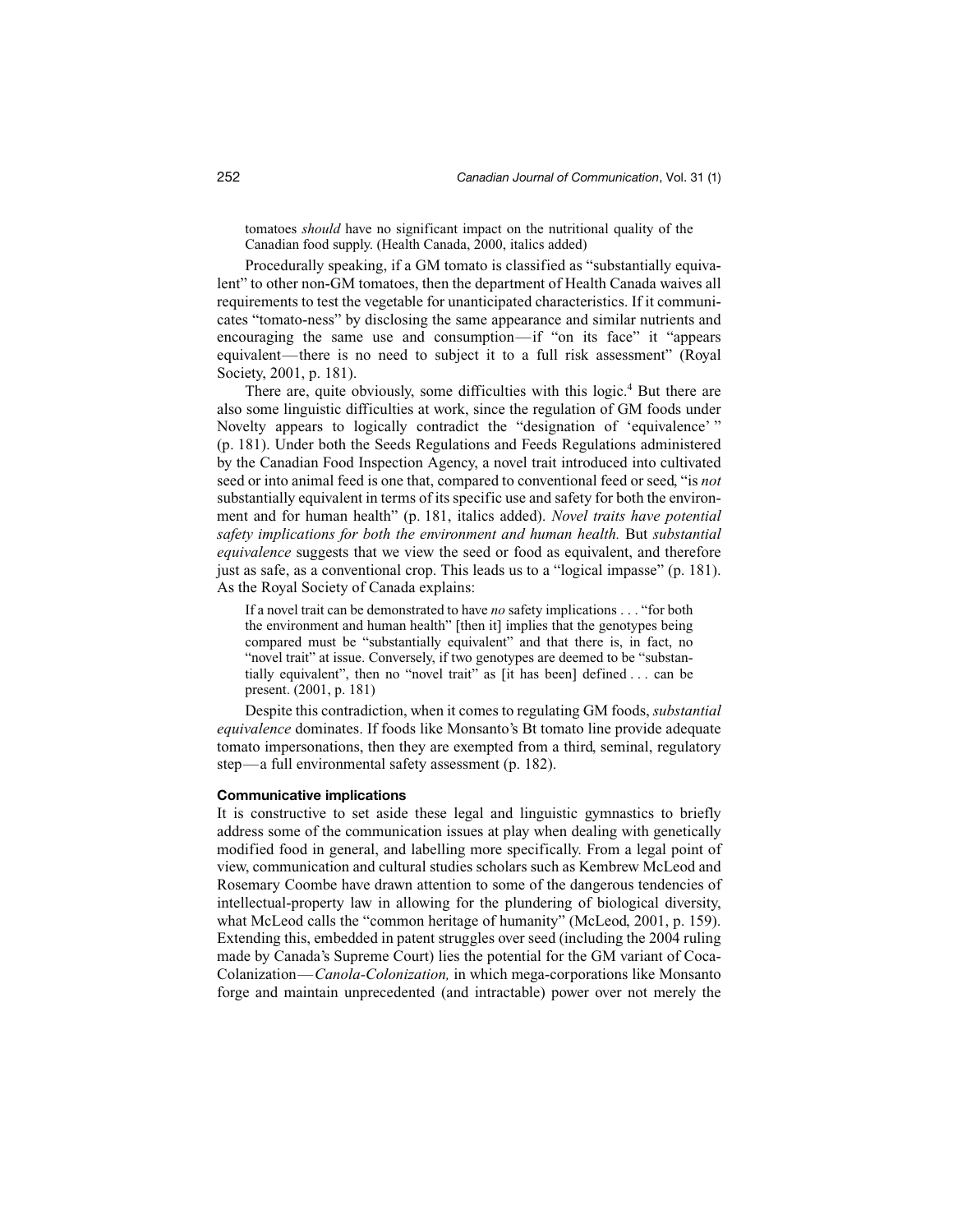Percy Schmeisers of the world, but the world's seed supply, traditional farming practices, indigenous knowledge, trade relations, and biodiversity *writ large.*

Yet this is only part of the picture, because when we scrutinize Canada's regulatory process for GM foods and their subsequent "voluntary" labelling, what we find is more of a language game at play—in which only certain players are privy to the rules of the game. Ideas of the "right of informed choice" for consumers drive most of the calls for mandatory labelling—but this "right to know" is motivated by myriad concerns related to GM foods—religious and ethical concerns, health and safety concerns, philosophical and political concerns. In this context, Claude Levi-Strauss' dictum that "food is good to think" takes on an entirely new significance, for the meaning of the Monsanto tomato or canola crop *is* reworked, even though it is "cooked" into what appears to be a standard spaghetti sauce. From the perspective of the Canadian public, the movement from farm to fork matters. And while GE/non-GE tomatoes may *look* the same, an identical-looking signifier does not translate into a uniform signified.

As a whole, what remains most fascinating (and perhaps troubling) about this entire issue of GM food labelling is that, while it embraces so many different questions and issues of communication they are bracketed off in favour of discussions on ownership rights and thresholds for substantial equivalence. Government-initiated research into GM food and communication tends to emphasize risk communication—particularly, how to frame or discuss GM foods so they become acceptable to a skeptical public. Silenced, then, are some of the more meaty issues pertaining to communicating, not least of all the responsibility inherent in (quietly) changing the rules while consistently voicing that the system is "transparent."

#### **Notes**

- 1. Canada's Supreme Court summarized the Technology Use Agreement as follows:
- Monsanto requires a farmer who wishes to grow Roundup Ready Canola to enter into a licensing arrangement called a Technology Use Agreement (TUA). The licensed farmers must attend a Grower Enrollment Meeting at which Monsanto describes the technology and its licensing terms. By signing the TUA, the farmer becomes entitled to purchase Roundup Ready Canola from an authorized seed agent. They must, however, undertake to use the seed for planting a single crop and to sell that crop for consumption to a commercial purchaser authorized by Monsanto. The licensed farmers may not sell or give the seed to any third party, or save seed for replanting or inventory. (*Monsanto Canada Inc. v. Schmeiser,* 2004, Sec. III. 11)
- 2. The concept of tracing GM foods "from the farm to the fork" has been drawn from the strict labelling and tracing laws adopted by the European Union in April 2004. Under these new rules, products containing more than 0.9% genetically modified ingredients must be labelled as such.
- 3. This observation is upheld by Laurie Currie, vice-president of public policy and scientific affairs for the Food and Consumer Products Manufacturers of Canada. Recent research found that "40% of Canadian consumers treat GM labels as a warning, while 25% are turned off by products labelled GM and aren't likely to add these items to their shopping carts" (Fitzgerald, 2002, p. 13).
- 4. This logical inconsistency (from which my argument is drawn) is articulated and discussed in the Royal Society of Canada's report *Elements of Precaution: Recommendations for the Regulation of Food Biotechnology in Canada* (2001, pp. 179-183).